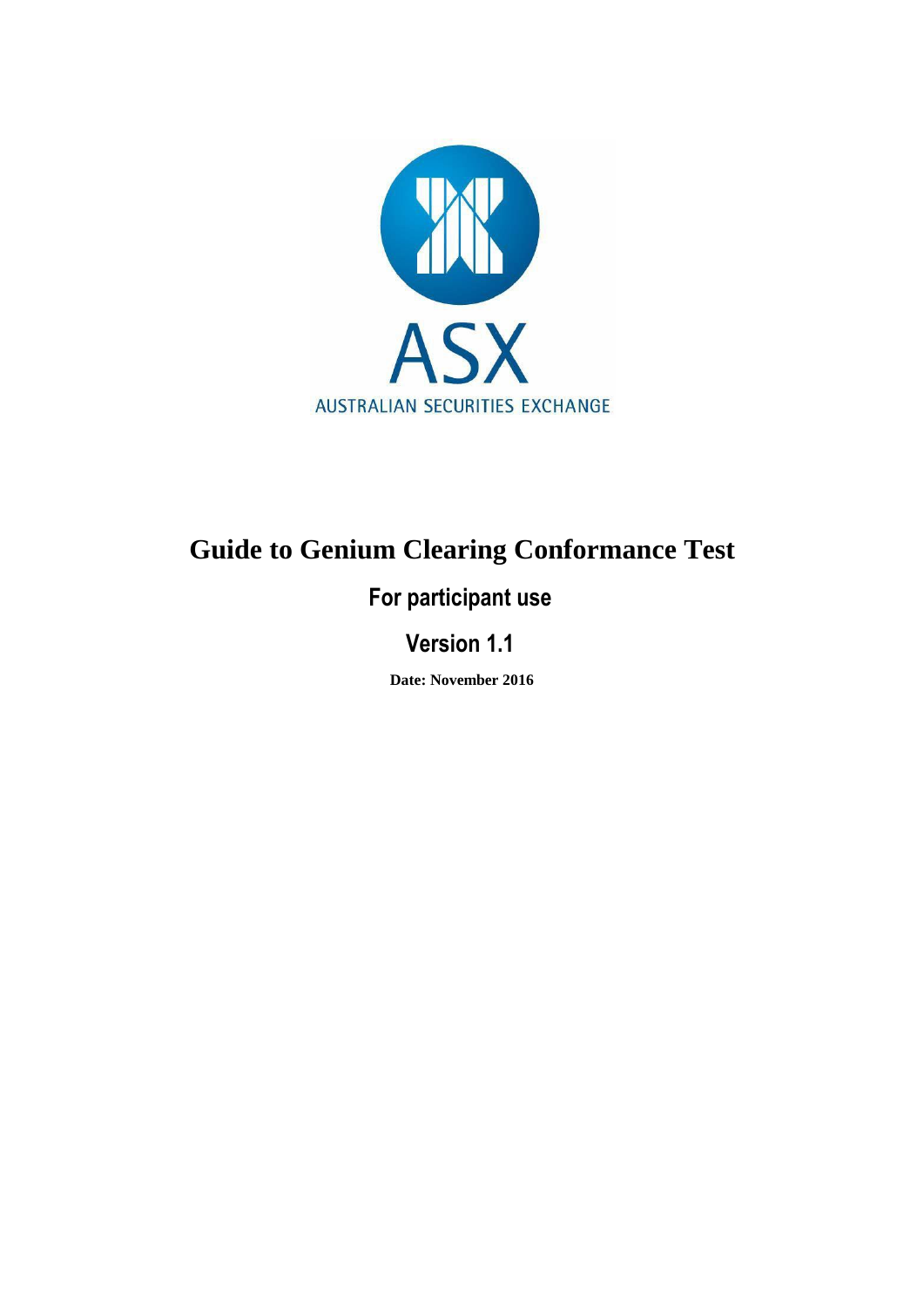No warranty of accuracy is given concerning the contents of the information contained in this publication. To the extent permitted by law no liability (including liability to any person by reason of negligence) will be accepted by ASX Limited, its subsidiaries or employees for any direct or indirect loss or damage caused by omissions from or inaccuracies in thisdocument.

ASX Limited reserves the right to change details in this publication without notice.

This information is to be kept confidential and is not to be disclosed to any person except officers and employees or third party subcontractors of recipient organisations to the extent that they have a need to know.

2013, 2016 ASX Limited.

All Rights Reserved. No part of this document may be photocopied, reproduced, stored in a retrieval system, or transmitted, in any form or by any means whether, electronic, mechanical, or otherwise without the prior written permission of

#### **ASX Limited**

ABN 42 004 523 782

20 Bridge Street, Sydney NSW 2000 PO Box H224

Australia Square NSW 2000 Telephone (02) 9227 0000

Facsimile (02) 9232 7352 Email: [cts@asx.com.au](mailto:cts@asx.com.au)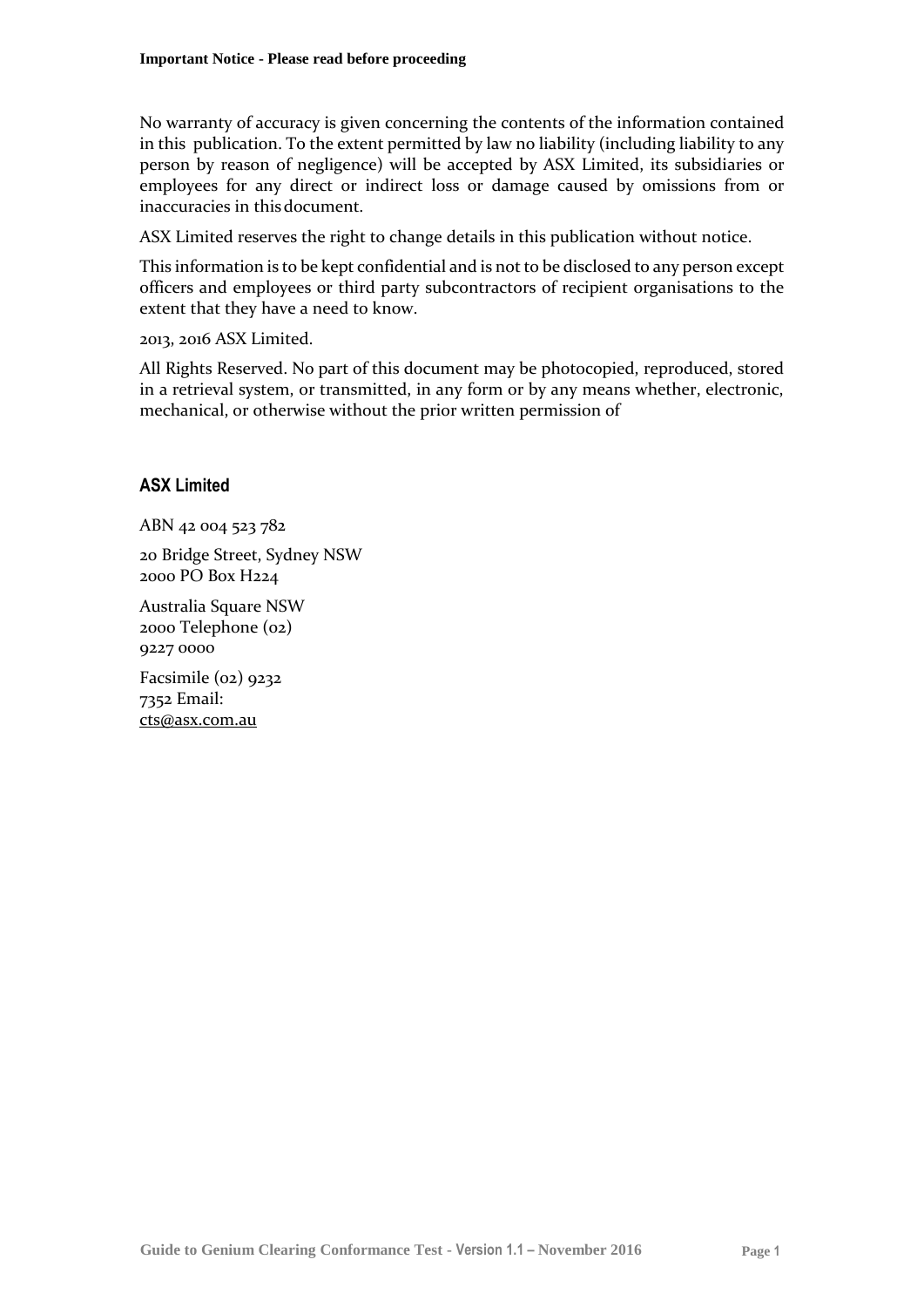# **Conformance Test Setup Requirements**

- An active Genium Clearingconnection to CDE or CDE+.
- Participant staff performing the test should have experience in the Genium Development environment.
- The application to have undergone routine internal testing prior to the conformance test.
- The "General Application and Participant Details" table is completed and submitted to the Customer Technical Support (CTS) team prior to the testing date. A Microsof Word format is this document is available on request to CTS.
- The test will take approximately 2 hours.
- The date and time for the testing should be pre-arranged with CTS.
- Please contact the Customer Technical Support team via email at  $cts@ass.com.au$  or +61 2 9227 0372 for queries on the Genium Clearing conformance process.

## **General Application and Participant Details**

| Participant name                                 |                |
|--------------------------------------------------|----------------|
| Developer name                                   |                |
| <b>Phone number</b>                              |                |
| <b>Application name</b>                          |                |
| <b>Commercial product name</b>                   |                |
| <b>Application version number</b>                |                |
| Brief description of application's functionality |                |
| Polling frequency / concurrent connections       |                |
| Is this a vendor or in-house application?        |                |
| omex_sfe.h header and OAPI versions              | Header:        |
| On what date was application last recompiled?    | OAPI:<br>Date: |
| Compiler/Linker used                             |                |
| <b>Operating System used</b>                     |                |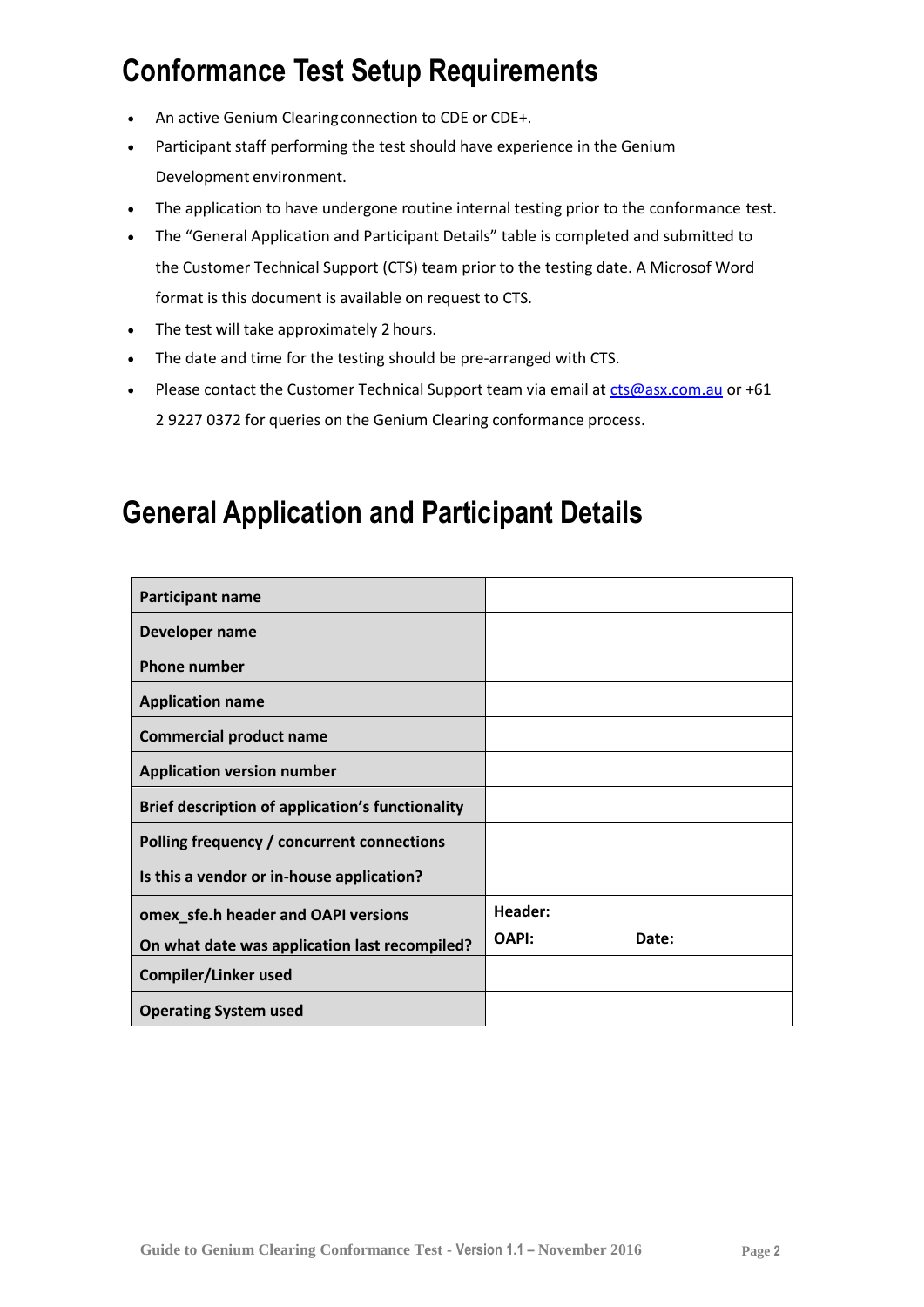# **CTS Test Details**

This information is filled out by the CTS officer.

| <b>User Name</b>             |  |
|------------------------------|--|
| <b>User Type</b>             |  |
| <b>Subscription Type</b>     |  |
| <b>Legal Instrument Type</b> |  |

## **Test Categories**

- Each testing item can be Optional, Mandatory or Self-test.
- **Mandatory Test**  (Blue shaded) Must be performed. If not, reason should be noted in the "Notes" section.
- **Optional –** (Grey shaded) **-** The test item is optional for both new and previouslyqualified applications. API user(s) / developer(s) must review the item details to determine if they wish to test the item or any part(s) of the item.
- **Self-Test**  (Green shaded) -The test item does not require ASX involvement. Participants are recommended to self-test this functionality (e.g.: verify contents of downloaded reports).

# **Results Summary**

ASX accepts/does not accept this application as having passed conformance testing for the ASX 24 Genium Clearing system.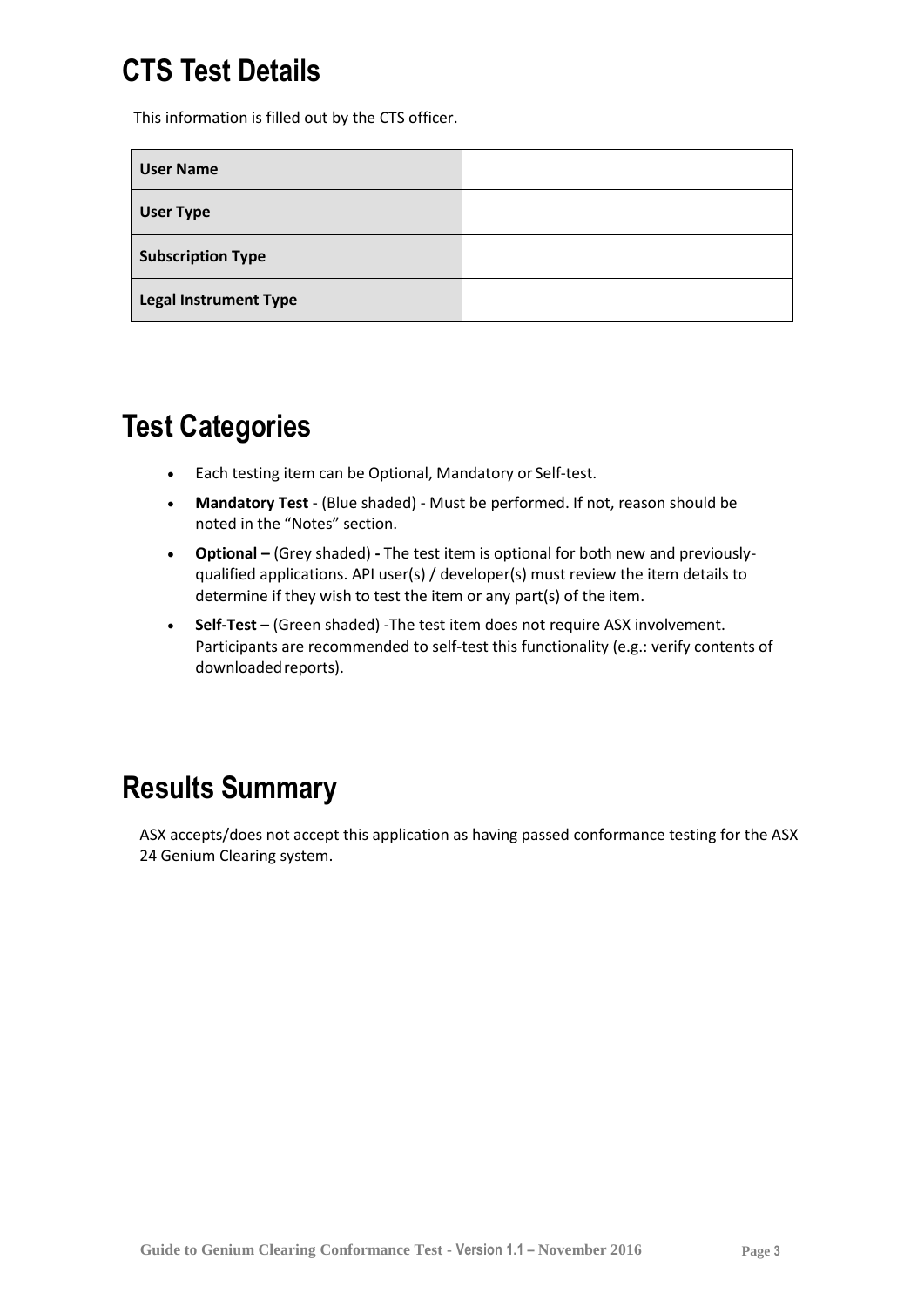# **Test Results**

| No.          | <b>Description</b>                                                                                           | <b>Condition</b> | <b>Expected Result</b>                                                                                                                                                                                                                                                                                                                                                                                                                                                                                                                                                                                                                                                     | <b>Result</b> |
|--------------|--------------------------------------------------------------------------------------------------------------|------------------|----------------------------------------------------------------------------------------------------------------------------------------------------------------------------------------------------------------------------------------------------------------------------------------------------------------------------------------------------------------------------------------------------------------------------------------------------------------------------------------------------------------------------------------------------------------------------------------------------------------------------------------------------------------------------|---------------|
| $\mathbf{1}$ | <b>Connection and Downloads</b>                                                                              | <b>Mandatory</b> |                                                                                                                                                                                                                                                                                                                                                                                                                                                                                                                                                                                                                                                                            | Pass/Fail     |
| 1.1          | Logon to Genium Clearing system                                                                              | Mandatory        | Successful logon attempt is seen in the<br>$\bullet$<br>user activity/gateway log<br>User must create an API session utilising<br>two functions omniapi_create_session ()<br>and omniapi_login_ex(). Username,<br>password, gateway IP and port number<br>need to be supplied. User must check the<br>result of transaction to know if it was<br>successful or not.<br>Application must be able to handle<br>rejections, including invalid usernames<br>and password expiry.<br>Application must also be able to handle<br>"pending password change"- days to expiry<br>< 7<br>With Concurrent Broadcast a separate<br>connection is made prior to the logon<br>connection |               |
| <b>Notes</b> |                                                                                                              |                  |                                                                                                                                                                                                                                                                                                                                                                                                                                                                                                                                                                                                                                                                            |               |
| 1.2          | Application name (and version if<br>applicable)                                                              | Mandatory        | Verification of full application name (and<br>version if possible) - this is located in log<br>and should match with the advised "API<br>Full Product name" in the Participant<br>Details section.                                                                                                                                                                                                                                                                                                                                                                                                                                                                         |               |
| <b>Notes</b> |                                                                                                              |                  |                                                                                                                                                                                                                                                                                                                                                                                                                                                                                                                                                                                                                                                                            |               |
| 1.3          | <b>Broadcast subscription</b>                                                                                | Mandatory        | After login users must subscribe to<br>$\bullet$<br>applicable broadcasts, retrieve and hold<br>them in sequential order in an internal<br>queue while their associated queries are<br>processed.<br>Depending on the user's subscription<br>type, relevant broadcasts are seen as<br>subscribed to in log                                                                                                                                                                                                                                                                                                                                                                 |               |
| Notes        |                                                                                                              |                  |                                                                                                                                                                                                                                                                                                                                                                                                                                                                                                                                                                                                                                                                            |               |
| 1.5          | <b>Usage of Concurrent Broadcasts</b>                                                                        | Optional         | If concurrent broadcasts are used, this<br>indicates they will not be polling for<br>broadcasts, and will establish two socket<br>connections to the gateway.                                                                                                                                                                                                                                                                                                                                                                                                                                                                                                              |               |
| <b>Notes</b> |                                                                                                              |                  |                                                                                                                                                                                                                                                                                                                                                                                                                                                                                                                                                                                                                                                                            |               |
| 1.6          | <b>Application Queries for Valid Accounts</b>                                                                | Mandatory        | Using CQ38 to return and display<br>$\bullet$<br>account info as verification of query<br>success.                                                                                                                                                                                                                                                                                                                                                                                                                                                                                                                                                                         |               |
| Notes        |                                                                                                              |                  |                                                                                                                                                                                                                                                                                                                                                                                                                                                                                                                                                                                                                                                                            |               |
| 1.7          | Validate application's handling of<br>password expiry and change of<br>password                              | Mandatory        | Application is able to make password<br>change when expired.                                                                                                                                                                                                                                                                                                                                                                                                                                                                                                                                                                                                               |               |
| <b>Notes</b> |                                                                                                              |                  |                                                                                                                                                                                                                                                                                                                                                                                                                                                                                                                                                                                                                                                                            |               |
| 1.8          | Application downloads all required,<br>instrument types, class and series<br>information using delta queries | Optional         | After a successful login, users can<br>٠<br>download all required instruments from<br>the central system. Delta queries ought<br>to be utilised to request instruments,<br>class and underlying. The system must<br>be able to handle intraday security<br>updates (underlying, class and series).<br>Validation of the Delta queries DQ121,<br>$\bullet$<br>DQ123 or DQ125, whereby only the<br>changed data from a certain point of<br>time is downloaded to the application.                                                                                                                                                                                            |               |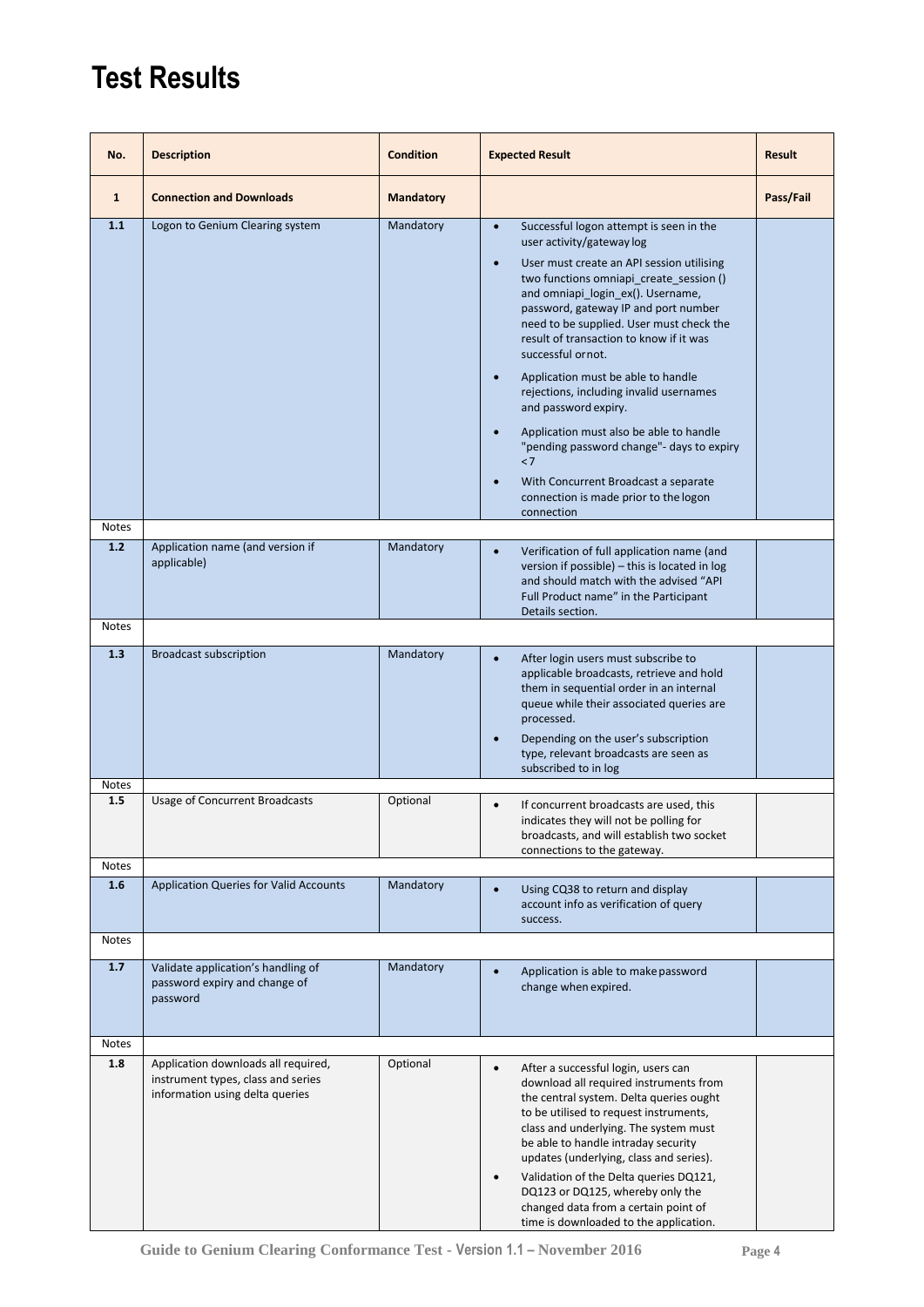| Notes                   |                                                                          |                  |                                                                                                                                                                                                                                                                                                                       |               |
|-------------------------|--------------------------------------------------------------------------|------------------|-----------------------------------------------------------------------------------------------------------------------------------------------------------------------------------------------------------------------------------------------------------------------------------------------------------------------|---------------|
| 1.9                     | Application ceases connection attempts<br>after 3 invalid login attempts | Mandatory        | Change the user's password and expect<br>the application to cease connection<br>after entering an invalid password 3<br>times.                                                                                                                                                                                        |               |
| Notes                   |                                                                          |                  |                                                                                                                                                                                                                                                                                                                       |               |
| 1.10                    | Application handling of re-login<br>attempts                             | Mandatory        | If forced to log out, or there is a drop in<br>$\bullet$<br>the connection, the application may<br>make a first log-in try as soon as<br>possible.<br>If the first log-in attempt fails, the<br>$\bullet$<br>interval between the following attempts<br>is greater than 10 seconds.                                   |               |
| Notes                   |                                                                          |                  |                                                                                                                                                                                                                                                                                                                       |               |
| 1.11                    | Application handling of BN1 message                                      | Mandatory        | The application where appropriate<br>$\bullet$<br>maintains the connection to the<br>environment when a BN1 message is<br>received.<br>Background note: The test will generate<br>$\bullet$<br>a BN1 message only with any one of the<br>2 status_u values:<br>-208004 OMNI DU LINKLOST<br>-208006 OMNI_DU_SENDERLOST |               |
| <b>Notes</b>            |                                                                          |                  |                                                                                                                                                                                                                                                                                                                       |               |
| No.                     | <b>Description</b>                                                       | <b>Condition</b> | <b>Expected Result</b>                                                                                                                                                                                                                                                                                                | <b>Result</b> |
| $\overline{2}$          | <b>Trade Messages</b>                                                    | <b>Mandatory</b> |                                                                                                                                                                                                                                                                                                                       | Pass/Fail     |
| 2.1                     | Message Recovery following<br>disconnection                              | Mandatory        | $\bullet$<br>Trades appear in the Trade History/Give<br>up screen<br>API listens to BD6 for trade broadcasts<br>$\bullet$<br>and tracks sequence numbers.<br>Call CQ10 to recover missing trade<br>$\bullet$<br>records after a disconnection.<br>Avoid recovery of all trades by default.                            |               |
| <b>Notes</b>            |                                                                          |                  |                                                                                                                                                                                                                                                                                                                       |               |
| 2.2                     | Confirm Content of Trade Messages                                        | Mandatory        | All relevant data is present ie; Buy/Sell,<br>Contract, Price, Free text, Commission,<br>Broker, Trade nbr, User, Type, State etc                                                                                                                                                                                     |               |
| <b>Notes</b>            |                                                                          |                  |                                                                                                                                                                                                                                                                                                                       |               |
| 2.3                     | Confirm Full List Of Trades Received                                     | Mandatory        | API tracks number of trades.<br>$\bullet$                                                                                                                                                                                                                                                                             |               |
| <b>Notes</b>            |                                                                          |                  |                                                                                                                                                                                                                                                                                                                       |               |
| No.                     | <b>Description</b>                                                       | <b>Condition</b> | <b>Expected Result</b>                                                                                                                                                                                                                                                                                                | Result        |
| $\overline{\mathbf{3}}$ | <b>Allocate Trades</b>                                                   | <b>Mandatory</b> |                                                                                                                                                                                                                                                                                                                       | Pass/Fail     |
| 3.1                     | <b>Rectifications</b>                                                    | Mandatory        | A trade in one account (either DA, Client<br>$\bullet$<br>or House), is able to be rectified into<br>another account of the CP's. The trade<br>should have a state of 'Rectified' in the<br>new account.<br>CD28 is used to rectify trades.                                                                           |               |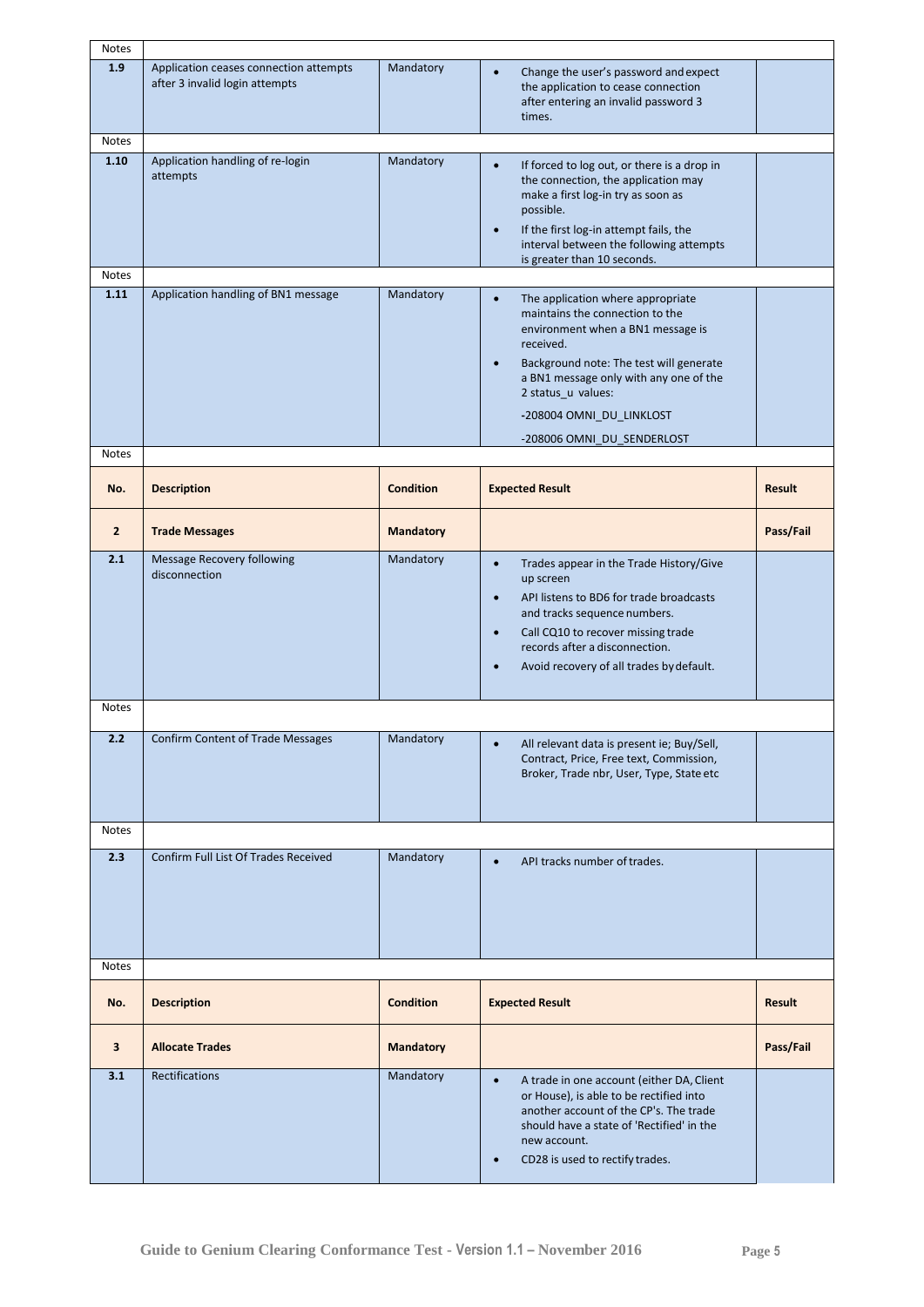| Notes               |                                              |                                                  |                                                                                                                                                                                                                                                                                                                                                                                  |           |
|---------------------|----------------------------------------------|--------------------------------------------------|----------------------------------------------------------------------------------------------------------------------------------------------------------------------------------------------------------------------------------------------------------------------------------------------------------------------------------------------------------------------------------|-----------|
| 3.2                 | Give Up                                      | Mandatory                                        | A trade (or trades) can be given up by<br>right clicking - Give Up - entering the<br>quantity, Member/Account, Free text<br>and Commission. The trade then<br>appears in the holding Give Up screen<br>under the correct CP's ID in a Holding<br>Give Up state.<br>CD35 is used to give up trade.                                                                                |           |
| <b>Notes</b>        |                                              |                                                  |                                                                                                                                                                                                                                                                                                                                                                                  |           |
| 3.3                 | Accepting a Give Up                          | Mandatory /<br><b>Except for</b><br>Non-Clearers | A trade (or trades) are available in the<br>$\bullet$<br>Holding Give up screen under "Received"<br>-"Holding". Once accepted, the trade (or<br>trades) will appear in the Trade History<br>screen in the designated account.<br>API listens to BD29 for giveup<br>$\bullet$<br>broadcasts.<br>CC38 is used to confirm give up.                                                  |           |
| <b>Notes</b>        |                                              |                                                  |                                                                                                                                                                                                                                                                                                                                                                                  |           |
| 3.3                 | Rejecting a Give Up                          | Mandatory                                        | A trade (or trades) in the Holding Give<br>$\bullet$<br>Up screen are selected and rejected. For<br>trades given up to a participant, they<br>should then be available in Trade History<br>for re-allocation. For trades given in<br>from another participant, the trades<br>should no longer appear in the Holding<br>Give up screen.<br>CC40 is used to reject giveup request. |           |
| <b>Notes</b>        |                                              |                                                  |                                                                                                                                                                                                                                                                                                                                                                                  |           |
| 3.4                 | Rectify a Give Up                            | Mandatory                                        | A trade is accepted in the Holding Give<br>up screen into an account, then in the<br>Trade History screen the same trade is<br>rectified from that account into a<br>different account.<br>CD28 is used to rectify trades.                                                                                                                                                       |           |
| <b>Notes</b>        |                                              |                                                  |                                                                                                                                                                                                                                                                                                                                                                                  |           |
| No.                 | <b>Description</b>                           | <b>Condition</b>                                 | <b>Expected Result</b>                                                                                                                                                                                                                                                                                                                                                           | Result    |
| 4                   | <b>Standard Functions</b>                    | <b>Mandatory</b>                                 |                                                                                                                                                                                                                                                                                                                                                                                  | Pass/Fail |
| 4.1<br><b>Notes</b> | <b>Confirm Position Transfer to accounts</b> | Mandatory /<br><b>Except for</b><br>Non-Clearers | $\bullet$<br>After submission of position transfer request<br>with the exchange, the opening/closing<br>positions will then appear in the Trade<br>History screen.                                                                                                                                                                                                               |           |
|                     |                                              |                                                  |                                                                                                                                                                                                                                                                                                                                                                                  |           |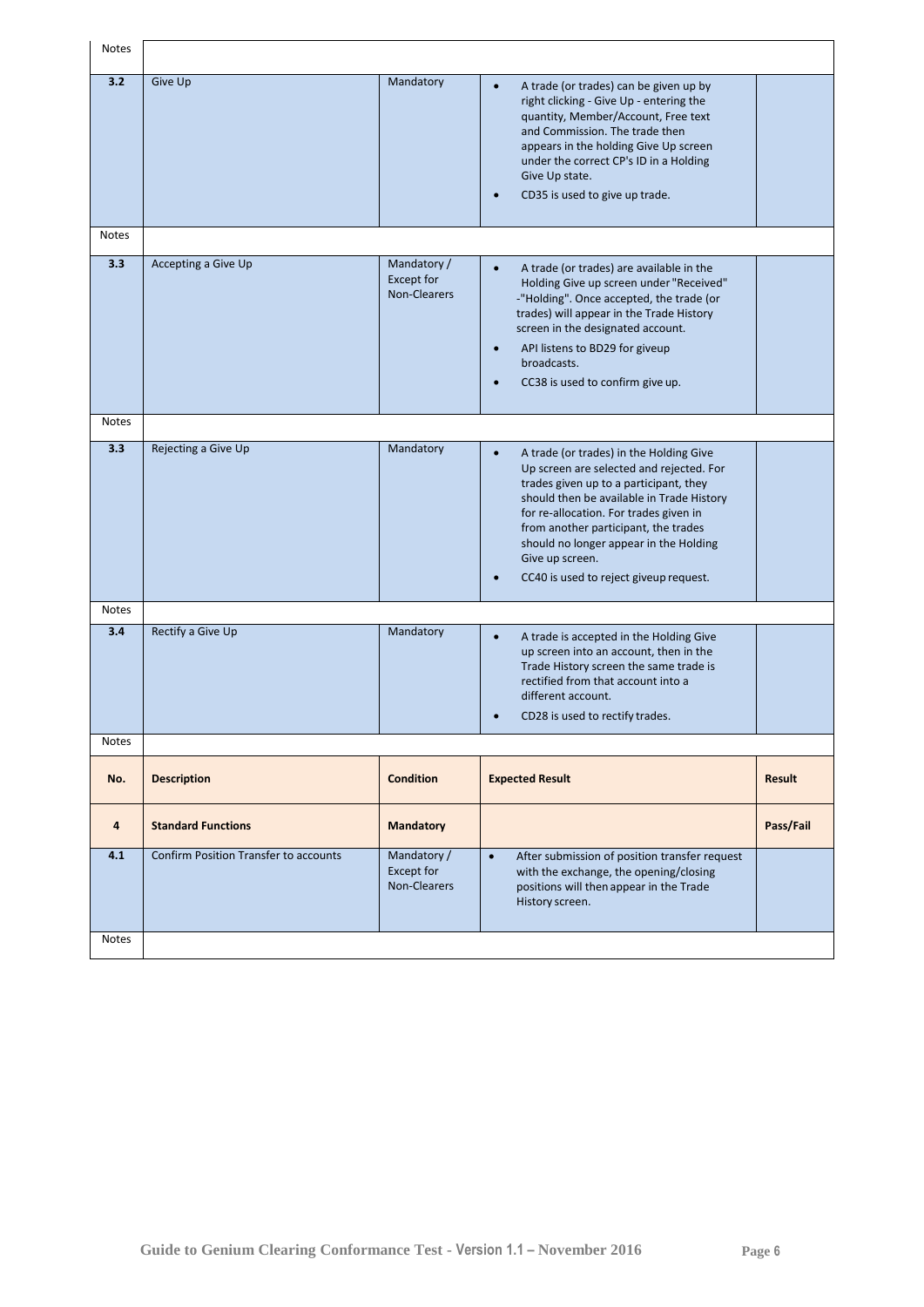| 4.2                 | <b>Confirm Commission values</b>    | Mandatory                                               | In the Trade History window, a trade is<br>given up to another participant with an<br>amount in the "Commission" field. In the<br>Holding Give up screen the same<br>commission will appear on the trade in a<br>holding state.                                                                                                                                                                                                                                          |
|---------------------|-------------------------------------|---------------------------------------------------------|--------------------------------------------------------------------------------------------------------------------------------------------------------------------------------------------------------------------------------------------------------------------------------------------------------------------------------------------------------------------------------------------------------------------------------------------------------------------------|
| <b>Notes</b><br>4.3 | <b>EFP's &amp; Blocks</b>           | Mandatory                                               | EFP and Block trades will appear in the<br>Trade History screen and be available for<br>allocation/give up.                                                                                                                                                                                                                                                                                                                                                              |
| <b>Notes</b>        |                                     |                                                         |                                                                                                                                                                                                                                                                                                                                                                                                                                                                          |
| 4.4                 | <b>Net Down</b>                     | Mandatory /<br>Except for<br><b>Non-Clearers</b>        | In the Position to net down screen a<br>$\bullet$<br>contract with back to back positions is<br>selected, then right clicked, "Position to<br>net down". The number of contracts to<br>be closed out is entered. In the Trade<br>History screen there will appear an<br>offsetting Buy/Sell with a type of<br>"Transfer" from deal source "Direct Reg"<br>Use CD54 to close out a collection of<br>positions.                                                            |
| Notes               |                                     |                                                         |                                                                                                                                                                                                                                                                                                                                                                                                                                                                          |
| 4.5                 | <b>Re-instate Position</b>          | Mandatory /<br><b>Except for</b><br>Non-Clearers        | In the Account Position screen, a<br>$\bullet$<br>contract that has had a close out<br>performed on it is selected and Re-<br>Instate position is clicked. In the pop up<br>window, the number of lots closed out<br>will appear. Fill in the amount to be re-<br>instated and click "send". The open<br>position will be added to the total for<br>the contract in the Account Position<br>screen.<br>CD55 allows reinstatement of a<br>previously closed-out position. |
| <b>Notes</b>        |                                     |                                                         |                                                                                                                                                                                                                                                                                                                                                                                                                                                                          |
| 4.6                 | Position Monitoring (account query) | Mandatory                                               | In the Account Position screen, enter the<br>exchange/participant code/account and<br>contract. The displayed result will list all<br>open positions on the specified account.<br>Use the * search to search for a broader<br>range of products/accounts. Verify the<br>positions are as expected.<br>Use CQ3 to retrieve current positions for<br>each series belonging to participant.                                                                                 |
| <b>Notes</b>        |                                     |                                                         |                                                                                                                                                                                                                                                                                                                                                                                                                                                                          |
| 4.7                 | <b>Exercise Request</b>             | Mandatory                                               | In the Accounts position screen, select<br>$\bullet$<br>the series to be exercised, right-click and<br>select Exercise Request. In the pop up<br>window, enter the amount to be<br>exercised and hit "Send". In the Exercise<br>menu, select "Pending Exercise". The<br>requested early exercise will appear in<br>the window, pending EOD business start.<br>Use CC13 to request an exercise.<br>$\bullet$                                                              |
| <b>Notes</b>        |                                     |                                                         |                                                                                                                                                                                                                                                                                                                                                                                                                                                                          |
| 4.8                 | Deny Auto Exercise                  | Mandatory /<br><b>Except for</b><br><b>Non-Clearers</b> | $\bullet$<br>In the Account position screen, select an<br>option series and right-click, "Deny<br>Automatic Exercise". In the pop up, enter<br>the amount to be denied in the "New Deny"<br>field and hit "Send"<br>Use CC14 to inform Genium that a certain<br>$\bullet$<br>quantity for an account should                                                                                                                                                              |
|                     |                                     |                                                         | not participate in an automatic exercise.                                                                                                                                                                                                                                                                                                                                                                                                                                |